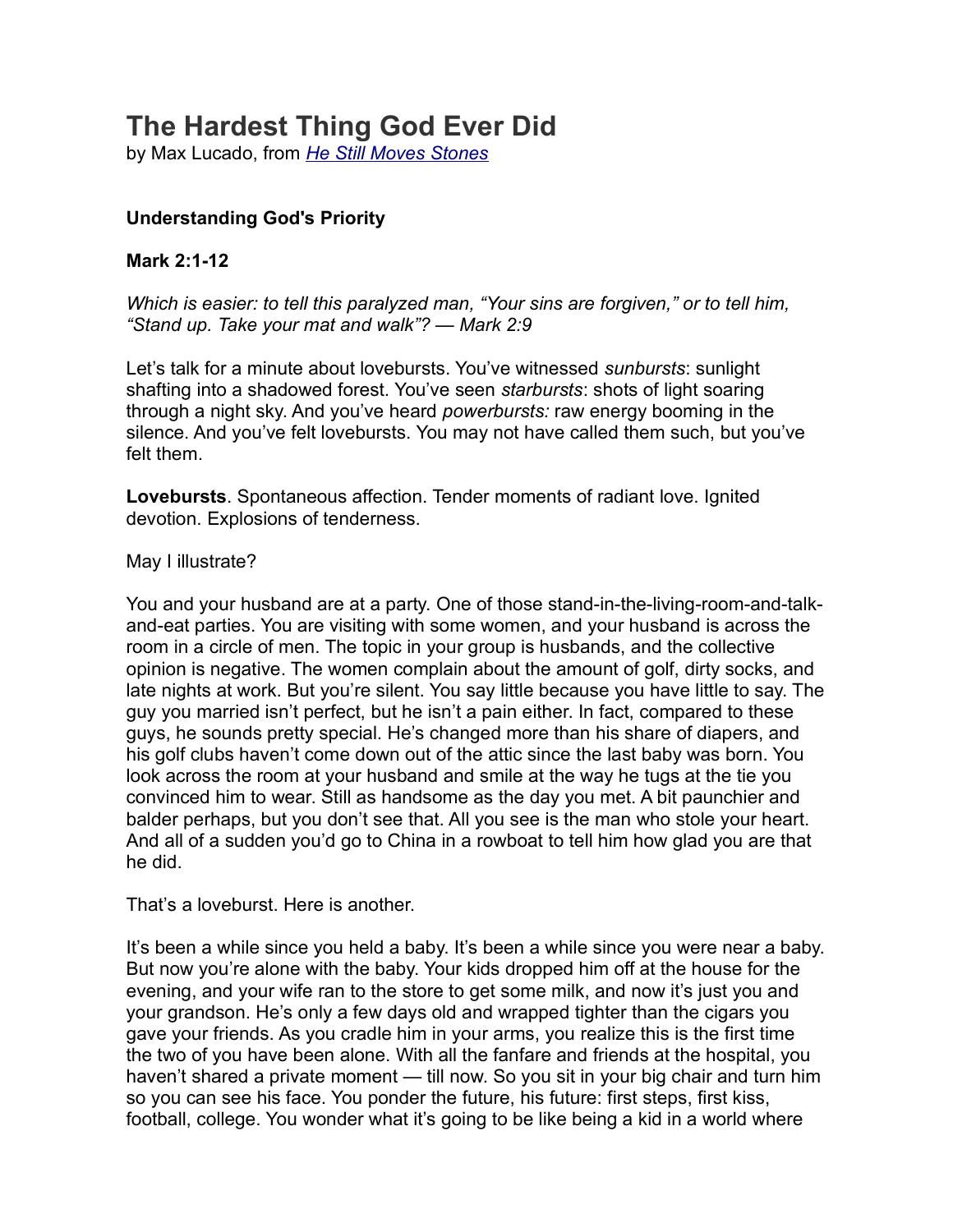hurt seems to linger on every corner.

As you look into the little eyes and nose that came from the other side of the family, it hits you. Out of nowhere comes a bolt of devotion. You're suddenly aware that hell itself would have to get past you to get to this one who carries your name. "It's gonna be all right," you hear yourself pledge to the sleeping boy. "Whatever happens, just remember I'm here. It's gonna be all right."

Those are lovebursts. You have them. I have them. And this may surprise you: Jesus had them... lots of them.

One of them happened when Jesus met an invalid. The man couldn't walk. He couldn't stand. His limbs were bent and his body twisted. A waist-high world walked past as he sat and watched.

Perhaps he was palsied, his body ridden with disease since birth. While other children had jumped and run, he had labored to bring a spoon to his mouth. As his brothers and sisters spoke and sang, his words slurred and slipped. Maybe he had never known what it was to be whole.

Or maybe he had known. Maybe he had once been healthy. Was there a time when he was known for his ability, not his disability? Was there an era when he could outrun anyone? Was there a time when he was the strongest in the shop? Was there a day when every kid in the village wanted to be like him?

Then came the fall — a tumble down a canyon, perhaps a stumble down some stairs. The pain in his skull was unbearable, but the numbness in his legs and arms was far worse. His feet hung like ornaments on the ends of his legs. His hands dangled like empty sleeves from his sides. He could see his limbs, but he couldn't feel them.

Whether he was born paralyzed or became paralyzed — the end result was the same: total dependence on others. Someone had to wash his face and bathe his body. He couldn't blow his nose or go on a walk. When he ran, it was in his dreams, and his dreams would always awaken to a body that couldn't roll over and couldn't go back to sleep for all the hurt the night dream had brought.

"What he needs is a new body," any man in half his mind would say. What he needs is a God in Heaven to restore what tragedy has robbed: arms that swing, hands that grip, and feet that dance.

When people looked at him, they didn't see the man; they saw a body in need of a miracle. That's not what Jesus saw, but that's what the people saw. And that's certainly what his friends saw. So they did what any of us would do for a friend. They tried to get him some help.

Word was out that a carpenter-turned-teacher-turned-wonder-worker was in town. And as the word got out, the people came. They came from every hole and hovel in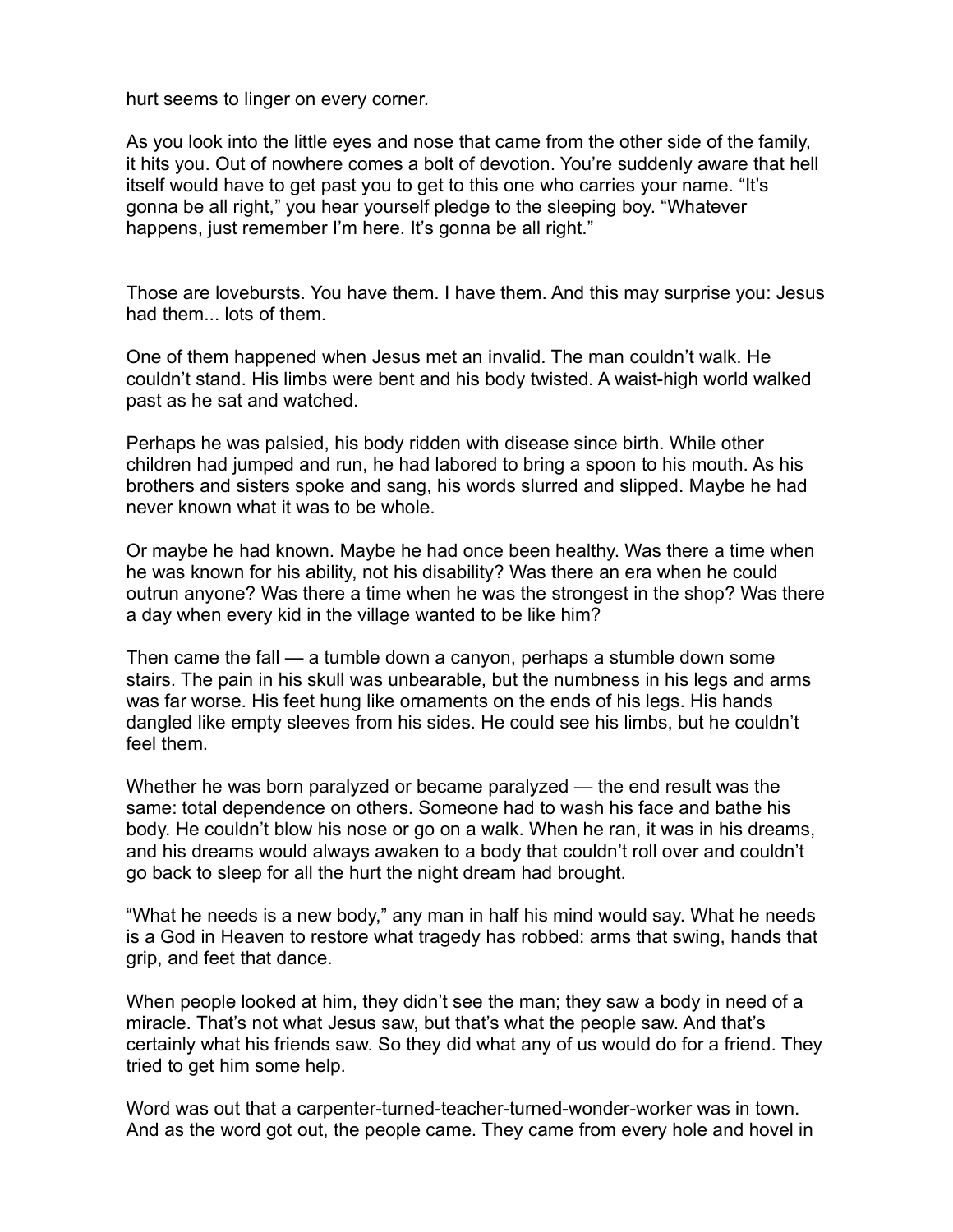Israel. They came like soldiers returning from battle — bandaged, crippled, sightless. The old with prune faces and toothless mouths. The young with deaf babies and broken hearts. Fathers with sons who couldn't speak. Wives with wombs that wouldn't bear fruit. The world, it seemed, had come to see if he was real or right or both.

By the time his friends arrived at the place, the house was full. People jammed the doorways. Kids sat in the windows. Others peeked over shoulders. How would this small band of friends ever attract Jesus' attention? They had to make a choice: do we go in or give up?

What would have happened had the friends given up? What if they had shrugged their shoulders and mumbled something about the crowd being big and dinner getting cold and turned and left? After all, they had done a good deed in coming this far. Who could fault them for turning back? You can only do so much for somebody. But these friends hadn't done enough.

One said that he had an idea. The four huddled over the paralytic and listened to the plan to climb to the top of the house, cut through the roof, and lower their friend down with their sashes.

It was risky — they could fall. It was dangerous — he could fall. It was unorthodox — de-roofing is antisocial. It was intrusive — Jesus was busy. But it was their only chance to see Jesus. So they climbed to the roof.

Faith does those things. Faith does the unexpected. And faith gets God's attention. Look what Mark says:

When Jesus saw the faith of these people, He said to the paralyzed man, 'Young man, your sins are forgiven'. — Mark 2:5

Finally, someone took him at his word! Four men had enough hope in him and love for their friend that they took a chance. The stretcher above was a sign from above — somebody believes! Someone was willing to risk embarrassment and injury for just a few moments with the Galilean.

Jesus was moved. Like the wife overwhelmed with love for her paunchy but precious husband. Like the grandfather determined to protect his grandson. Like the parents touched by the prayer of their child.

Jesus was moved by the scene of faith. So He applauds — if not with His hands, at least with His heart. And not only does He applaud, He blesses. And we witness a divine loveburst.

The friends want Him to heal their friend. But Jesus won't settle for a simple healing of the body — He wants to heal the soul. He leapfrogs the physical and deals with the spiritual. To heal the body is temporal; to heal the soul is eternal.

The request of the friends is valid — but timid. The expectations of the crowd are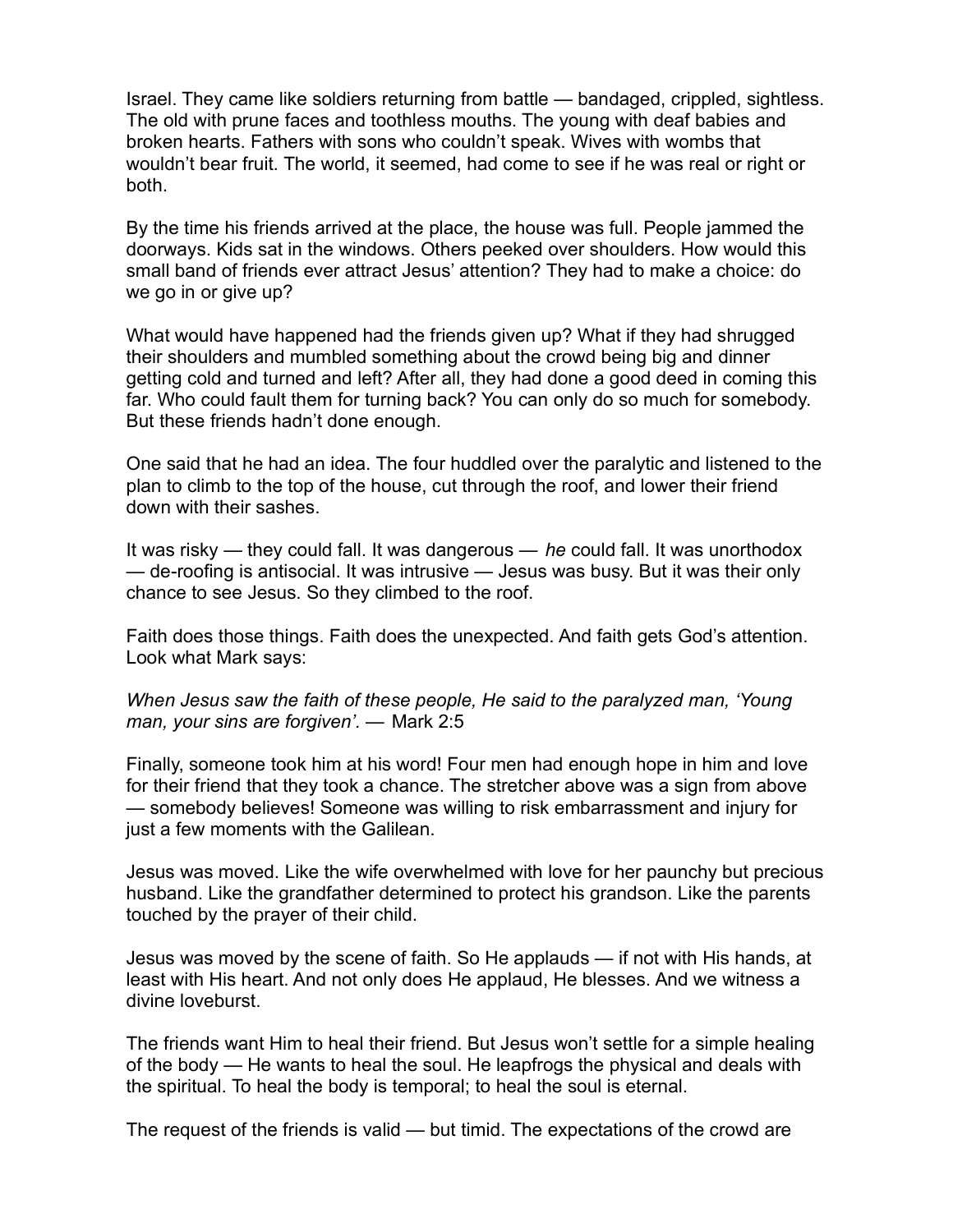high — but not high enough. They expect Jesus to say, "I heal you." Instead He says, "I forgive you."

They expect Him to treat the body, for that is what they see.

He chooses to treat not only the body, but also the spiritual, for that is what He sees.

### They want Jesus to give the man a new body so he can walk. Jesus gives grace so the man can live.

Remarkable. Sometimes God is so touched by what He sees that He gives us what we need and not simply that for which we ask.

It's a good thing. For who would have ever thought to ask God for what He gives? Which of us would have dared to say: "God, would you please hang Yourself on a tool of torture as a substitution for every mistake I have ever committed?" And then have the audacity to add: "And after You forgive me, could You prepare me a place in your house to live forever?"

And if that wasn't enough: "And would You please live within me and protect me and guide me and bless me with more than I could ever deserve?"

Honestly, would we have the chutzpah to ask for that? No, we, like the friends, would have only asked for the small stuff.

We would ask for little things like a long life and a healthy body and a good job. Grand requests from our perspective, but from God's it's like taking the moped when he offers the limo.

So, knowing the paralytic didn't know enough to ask for what he needed, Jesus gave it anyway: "Young man, your sins are forgiven" (Mark 2:5).

The Pharisees start to grumble. That's not kosher. Even a tenderfoot Jew knows,

Only God can forgive sins. — Mark 2:7

Their mumbling spawns one of Christ's greatest questions:

Which is easier: to tell this paralyzed man, 'Your sins are forgiven,' or to tell him, 'Stand up. Take your mat and walk'? — Mark 2:9

You answer the question. Which is easier for Jesus? To forgive a soul or heal a body? Which caused Jesus less pain — providing this man with health or providing this man with Heaven?

To heal the man's body took a simple command; to forgive the man's sins took Jesus' blood. The first was done in the house of friends; the second on a hill with thieves. One took a word; the other took His body. One took a moment; the other took His life.